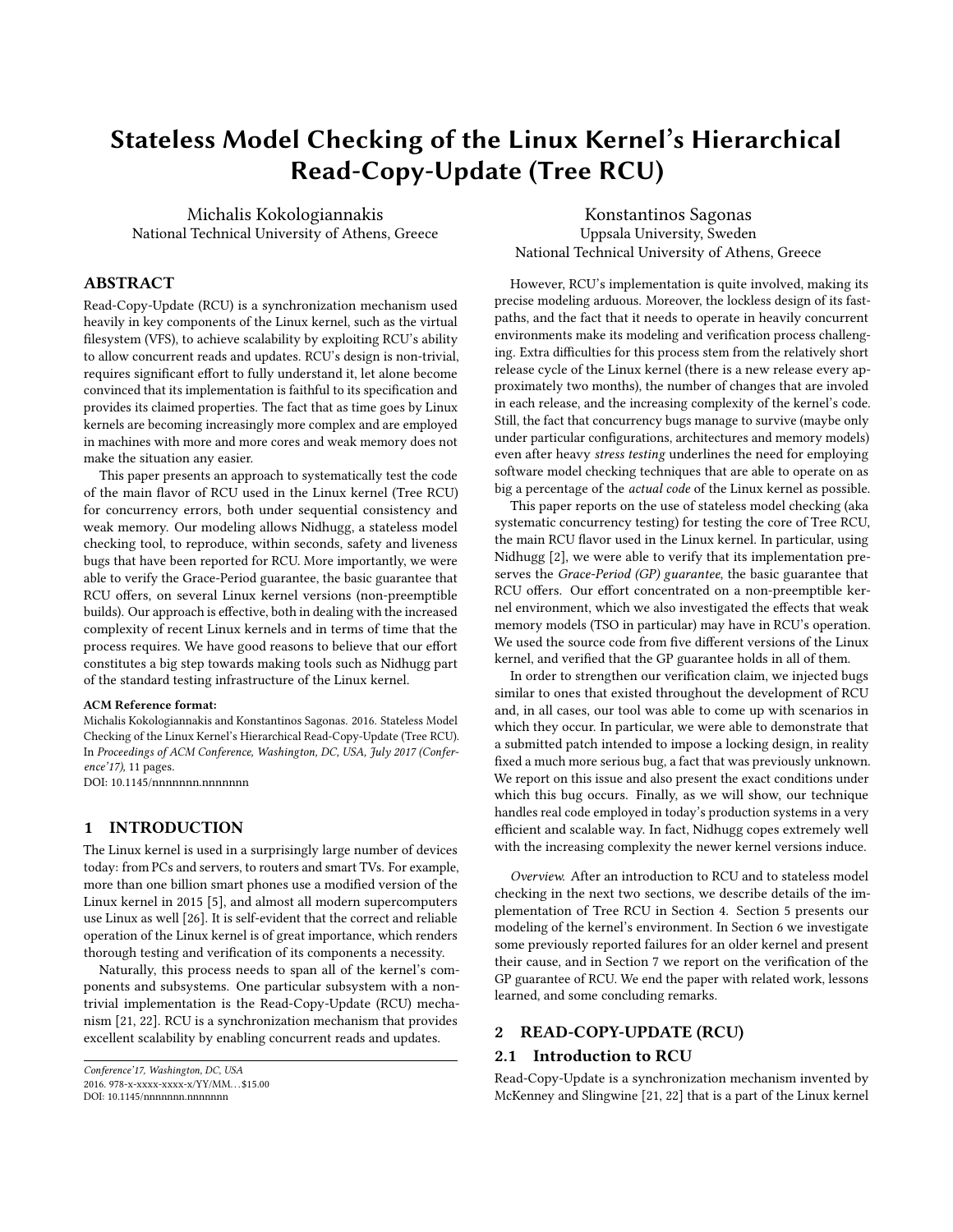Conference'17, July 2017, Washington, DC, USA Michalis Kokologiannakis and Konstantinos Sagonas

since 2002. The key feature of RCU is the good scalability it provides by allowing concurrent reads and updates. While this may seem counter-intuitive or impossible at first, RCU allows this in a very simple yet extremely efficient way: by maintaining multiple data versions. RCU is carefully orchestrated in a way that not only ensures that reads are coherent and no data will be deleted until it is certain that no one holds references to them, but also uses efficient and scalable mechanisms which make read paths extremely fast. Most notably, in non-preemptible kernels, RCU imposes zero overhead to readers.

The basic idea behind RCU is to split updates in two phases: the removal phase and the reclamation phase. During the removal phase, an updater removes references to data either by destroying them (i.e., setting them to NULL), or by replacing them with references to newer versions of these data. This phase can run concurrently with reads due to the fact that modern microprocessors guarantee that a reader will see either the old or the new reference to an object, and not a weird mash-up of these two or a partially updated reference. During the reclamation phase, the updater frees the items removed in the removal phase, i.e., these items are reclaimed. Of course, since RCU allows concurrent reads and updates, the reclamation phase must begin after the removal phase and, more specifically, when it is certain that there are no readers accessing or holding references to the data being reclaimed.

The typical update procedure using RCU looks as follows [\[21\]](#page-9-2).

- (1) Ensure that all readers accessing RCU-protected data structures carry out their references from within an RCU read-side critical section.
- <span id="page-1-0"></span>(2) Remove pointers to a data structure, so that subsequent readers cannot gain a reference to it (removal phase).
- (3) Wait until all pre-existing readers complete their RCU read-side critical section, so that there no one holding a reference to the item being removed.
- <span id="page-1-1"></span>(4) At this point, there cannot be any readers still holding references to the data structure, which may now be safely freed.

Note that steps [2](#page-1-0) and [4](#page-1-1) (the reclamation phase) in this procedure are not necessarily performed by the same thread.

Waiting for pre-existing readers can be achieved either by blocking (via synchronize\_rcu()), or by registering a callback that will be invoked after all pre-existing readers have completed their RCU read-side critical sections (via call\_rcu()).

In order to formalize some of the aspects presented above, we provide some definitions.

Definition 2.1. Any statement that is not within an RCU read-side critical section is said to be in a quiescent state.

Statements in quiescent states are not permitted to hold references to RCU-protected data structures (in Linux kernel, this is checked with the tool sparse [\[31\]](#page-9-5)). Note that different RCU flavors have different sets of quiescent states.

Definition 2.2. Any time period during which each CPU resides at least once in a quiescent state is called a grace period.

Consequently, if an RCU read-side critical section started before the beginning of a specified grace period  $GP$ , it would have to complete before the end of GP. This means that the reclamation phase has to wait for at least one grace period to elapse before it

<span id="page-1-3"></span>

| Initially: int $x = 0$ , $y = 0$ , $r_{-}x = 0$ , $r_{-}y = 0$ ; |                                      |  |  |  |  |  |  |  |  |  |
|------------------------------------------------------------------|--------------------------------------|--|--|--|--|--|--|--|--|--|
| void reader(void)                                                | void updater(void)                   |  |  |  |  |  |  |  |  |  |
|                                                                  |                                      |  |  |  |  |  |  |  |  |  |
| $rcu$ <sub>read</sub> $lock()$ ;                                 | $WRITE_ONCE(x, 1);$                  |  |  |  |  |  |  |  |  |  |
| $r_{-}x = \text{READ\_ONCE}(x)$ ;                                | $synchronize\_rcu()$ ;               |  |  |  |  |  |  |  |  |  |
| $r_y = READONCE(y)$ ;                                            | $WRITE$ <sub>-</sub> ONCE( $y$ , 1); |  |  |  |  |  |  |  |  |  |
| $rcu$ <sub>rcad</sub> _unlock();                                 |                                      |  |  |  |  |  |  |  |  |  |
|                                                                  |                                      |  |  |  |  |  |  |  |  |  |

Figure 1: RCU's Grace-Period guarantee litmus test.

begins. Once a grace period has elapsed, there can no longer be any readers holding references to the old version of a newly updated data structure (since each CPU has passed through a quiescent state) and the reclamation phase can safely begin.

### 2.2 RCU Specifications

Let us now present some requirements that every RCU implementation must fulfill. We do not attempt to present a formal or a complete specification for RCU here.<sup>[1](#page-1-2)</sup> Instead, we only present the basic guarantees of RCU.

Grace-Period Guarantee. The fact that in RCU updaters wait for all pre-existing readers to complete their read-side critical sections, constitutes the only interaction between the readers and the updaters. The Grace-Period guarantee is what allows updaters to wait for all pre-existing RCU read-side critical sections to complete. Such critical sections start with the macro rcu\_read\_lock() and end with rcu\_read\_unlock(). What this guarantee means is that the RCU implementation must ensure that any read-side critical sections in progress at the start of a given grace period  $GP$  will have completely finished (including memory operations, etc.) before that GP ends. This very fact allows RCU verification to be focused; every correct implementation has to adhere to the following rule:

If any statement in a given RCU read-side critical section CS precedes a grace period GP, then all statements (including memory operations) in CS must complete before GP ends.

Memory operations are included here in order to prevent the compiler or the CPU from undoing work done by RCU.

In order to see what this guarantee really implies, consider the code fragment in Figure [1.](#page-1-3) In this code, since synchronize\_rcu() has to wait for all pre-existing readers to complete their RCU readside critical sections, the outcome:

$$
r_{-}x = 0 \& x r_{-}y = 1 \tag{1}
$$

should be impossible. This is what the Grace-Period guarantee is all about. It is the most important guarantee that RCU provides; in effect, it constitutes the core of RCU.

Publish-Subscribe Guarantee. This guarantee is used in order to coordinate read-side accesses to data structures. The Publish-Subscribe mechanism is used in order for data to be inserted into data structures (e.g., lists), without disrupting concurrent readers. Since updaters run concurrently with readers, this mechanism ensures that readers will not see uninitialized data, and that updaters will have completed all initialization operations before publishing a data structure. For this, RCU offers two primitives: (1) The rcu\_assign\_pointer() primitive, which has similar semantics to

<span id="page-1-2"></span> $1$ RCU specifications are part of the Linux kernel documentation [\[29\]](#page-9-6).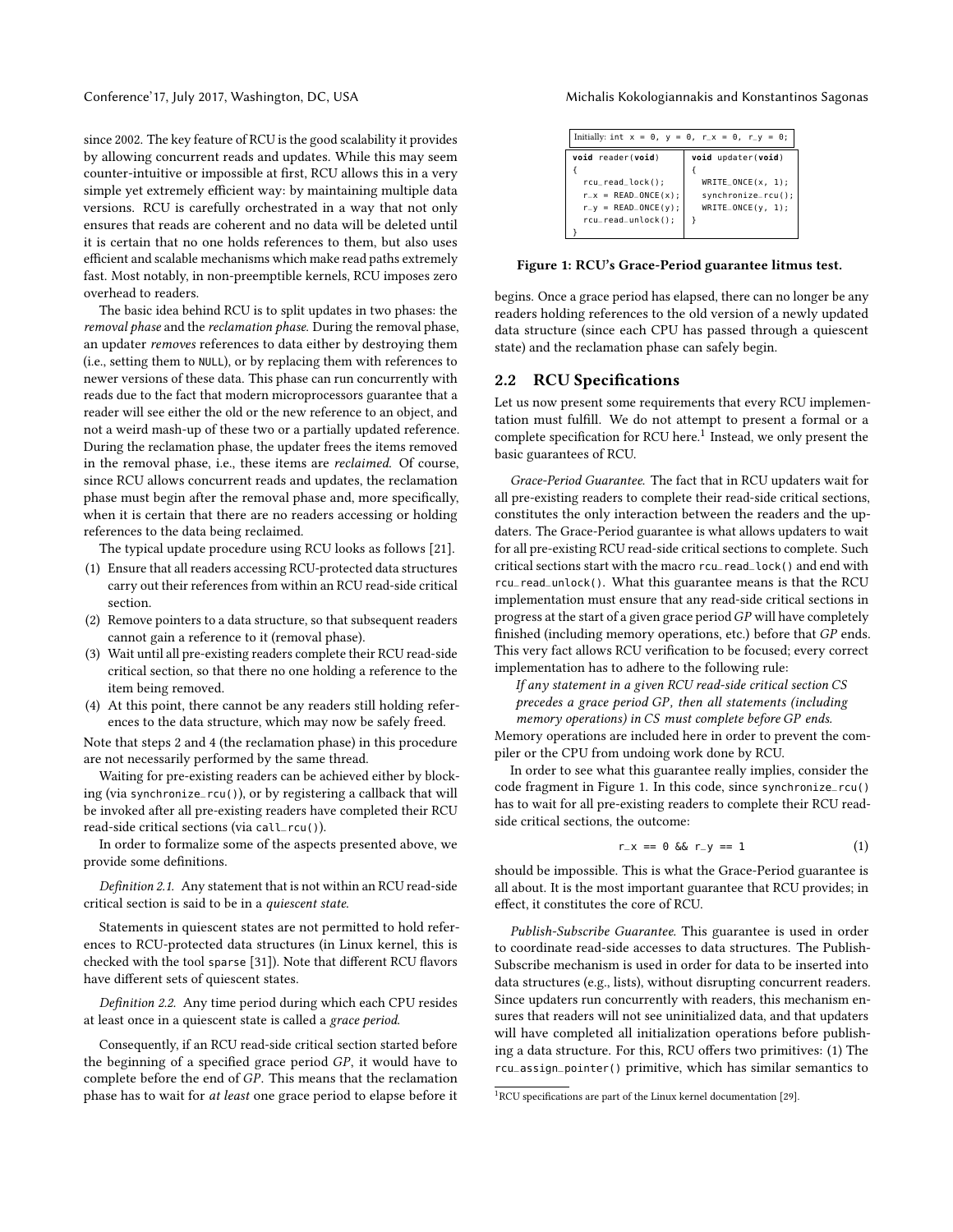Stateless Model Checking of Linux Kernel's Tree RCU Conference' 17, July 2017, Washington, DC, USA

C11's memory\_order\_release operation. In effect, it is similar to an assignment but also provides additional ordering guarantees. (2) The rcu\_dereference() primitive, which can be considered as a subscription to a value of a specified pointer and guarantees that subsequent dereference operations will see any initialization that took place before the rcu\_assign\_pointer() (publish) operation. The rcu\_dereference() primitive has semantics similar to C11's memory\_order\_consume load, and uses both volatile casts and memory barriers in order to provide the aforementioned guarantee.

### 3 STATELESS MODEL CHECKING

Stateless model checking [\[14\]](#page-9-7), also known as systematic concurrency testing, is a technique with low memory requirements that is applicable to programs with executions of finite length. Stateless model checking tools explore the state space of a program without explicitly storing global states. The technique has been successfully implemented in tools such as VeriSoft [\[15\]](#page-9-8) and CHESS [\[23\]](#page-9-9).

Some of these tools also try to combat the problem of combinatorial explosion in the number of interleavings that need to be examined in order to maintain full coverage of all program behaviors by using partial order reduction [\[13,](#page-9-10) [25,](#page-9-11) [33\]](#page-9-12) techniques. Partial order reduction is based on the observation that two interleavings can be considered equivalent if one can be obtained from the other by swapping adjacent, independent execution steps. Dynamic Partial Order Reduction (DPOR) techniques capture dependencies between operations of concurrent threads while the program is running [\[11\]](#page-9-13). The exploration begins with an arbitrary interleaving whose steps are then used to identify dependent operations and points where alternative interleavings need to be explored in order to capture all program behaviors.

Stateless model checking and DPOR techniques have been extended to handle memory model non-determinism in addition to scheduling non-determinism. Nidhugg [\[2\]](#page-9-4), for example, is a stateless model checker for C/C++ programs that use pthreads, which incorporates extensions for finding bugs caused by weak memory models such as TSO, PSO and POWER. Nidhugg's implementation employs a very effective dynamic partial order algorithm called source-DPOR [\[1\]](#page-9-14). In our work we used Nidhugg for all our tests.

In stateless model checking all tests need to be data-deterministic in the sense that, in a given state, a given execution step must always lead the system to the same new state. This means that the test case cannot depend on some unknown input or on timing properties (e.g., take some action depending on the value of the clock). In addition, all test cases need to be *finite* in the sense that there must be a bound  $n \in \mathbb{N}$  such that all executions of the program terminate within  $n$  execution steps.

### <span id="page-2-0"></span>4 TREE RCU IMPLEMENTATION

The Linux kernel offers many different RCU implementations, each one serving a different purpose. The first Linux-kernel RCU implementation was Classic RCU. A problem with Classic RCU was lock contention due to the presence of one global lock that had to be acquired from each CPU wishing to report a quiescent state to RCU. In addition, Classic RCU had to wake up every CPU (even idle ones) at least once per grace period, thus increasing power consumption.

<span id="page-2-1"></span>

Figure 2: Tree RCU node hierarchy (adapted from [\[19\]](#page-9-15)).

Tree RCU offers a solution to both these problems since it reduces lock contention and avoids awakening dyntick-idle [\[24\]](#page-9-16) CPUs. Tree RCU scales to thousands of CPUs easily, while Classic RCU could scale only to several hundred.

Below we present a high-level explanation of Tree RCU along with some implementation details, a brief overview of its data structures, and some use cases that are helpful in understanding how RCU's fundamental mechanisms are actually implemented.

### 4.1 High-Level Explanation

In Classic RCU each CPU had to clear its bit in a field of a global data structure after it passed through a quiescent state. Since CPUs operated concurrently on this data structure, a spinlock was used to protect the mask, which could potentially suffer from extreme contention.

Tree RCU addresses this issue by creating a heap-like node hierarchy. The key here is that CPUs will not try to acquire the same node's lock when trying to report a quiescent state to RCU; in contrast, CPUs are split into groups and each group will contend for a different node's lock. Each CPU has to clear its bit in the corresponding node's mask once per grace period. The last CPU to check in (i.e., to report a quiescent state to RCU) for each group, will try to acquire the lock of the node's parent, until the root node's mask is cleared. This is when a grace period can end. A simple node hierarchy for a 6-CPU system is presented in Figure [2.](#page-2-1) As can be seen in the figure, CPU0 and CPU1 will acquire the lower-left node's lock, CPU2 and CPU3 will acquire the lower-middle node's lock, and CPU4 and CPU5 will acquire the lower-right node's lock. The last CPU reporting a quiescent state for each of the lower nodes will try to acquire the root node's lock, and this procedure happens once per grace period.

The node hierarchy created by Tree RCU is tunable, and is controlled, among others, by two Kconfig options, namely:

- **CONFIG\_RCU\_FANOUT\_LEAF**: Controls the maximum number of CPUs contending for a leaf-node's lock. Default value is 16.
- **CONFIG\_RCU\_FANOUT**: Controls the maximum number of CPUs contending for an inner-node's lock. Default value is 32 for 32-bit systems and 64 for 64-bit systems.

More information can be found at the init/Kconfig file.

### 4.2 Data Structures

Let us now describe three major data structures of Tree RCU's implementation: rcu\_data, rcu\_node, and rcu\_state. Suppose that a CPU registers a callback that will eventually be invoked. Tree RCU needs to store some information regarding this callback. For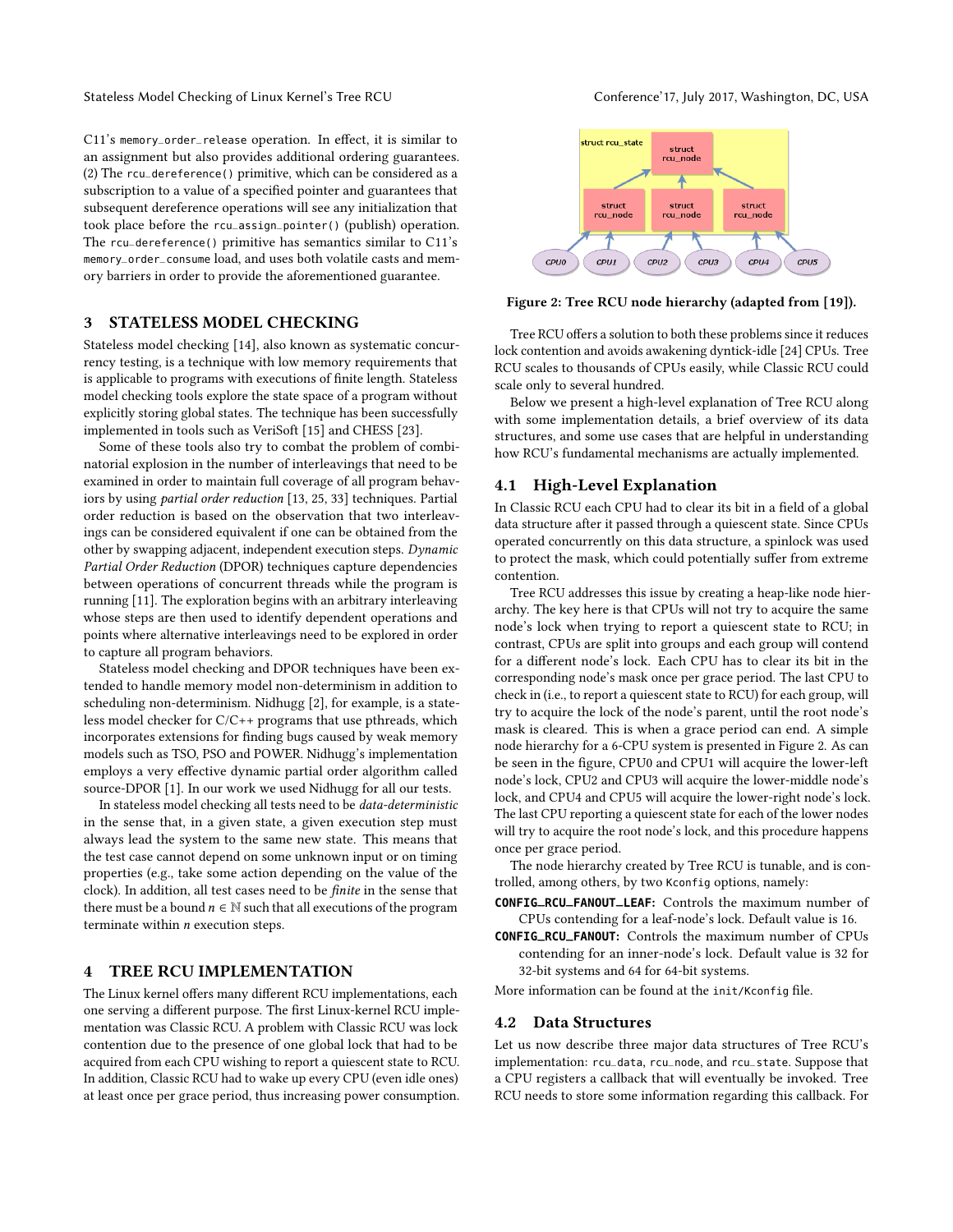this, the implementation maintains some data organized in the per-CPU rcu\_data structure, which includes, among others: (i) the last completed grace period number this CPU has seen; used for grace-period ending detection (completed), (ii) the highest grace period number this CPU is aware of having started (gpnum), (iii) a bool variable indicating whether this CPU has passed through a quiescent state for this grace period, (iv) a pointer to this CPU's leaf of hierarchy, and (v) the mask that will be applied to the leaf's mask (grpmask). Thus, when a CPU registers a callback, it stores it in the respective per-CPU data structure.

Now, when a CPU passes through a quiescent state, it has to report it to RCU by clearing its bit in the respective leaf node. The node hierarchy consists of rcu\_node structures which include, among others: (i) a lock protecting the respective node, (ii) the current grace period number for this node, (iii) the last completed grace period number for this node, (iv) a bit-mask indicating CPUs or groups that need to check in in order for this grace period to proceed (qsmask), (v) a pointer to the node's parent, and (vi) the mask that will be applied to parent node's mask (grpmask).

Lastly, the RCU global state, as well as the node hierarchy are included in an rcu\_state structure. The node hierarchy is represented in heap form in a linear array, which is allocated statically at compile time based on the values of NR\_CPUS and the Kconfig options. Note that small systems have a hierarchy consisting of a single rcu\_node. This structure contains, among others: (i) the node hierarchy, (ii) a pointer to the per-CPU rcu\_data variable, (iii) the current grace-period number, and (iv) the number of last completed grace period. There are several values that are propagated through these different structures, e.g., the grace period number. However, this was not always the case, and it was the discovery of bugs that often led to changes in the source code.

Finally, we have already mentioned that Classic RCU had a suboptimal dynticks interface, and that one of the main reasons for the creation of Tree RCU was to leave sleeping CPUs lie, in order to conserve energy. Tree RCU avoids awakening low-powerstate dynticks-idle CPUs using a per-CPU data structure called rcu\_dynticks. This structure contains, among others: (i) a counter tracking the irq/process nesting level, and (ii) a counter containing an even value for dynticks-idle mode, else containing an odd value. These counters enable Tree RCU to wait only for CPUs that are not sleeping, and to let sleeping CPUs lie. How this is achieved is described below.

### <span id="page-3-0"></span>4.3 Use Cases

The common usage of RCU involves registering a callback, waiting for all pre-existing readers to complete, and finally, invoking the callback. During all these, special care is taken to accommodate sleeping CPUs, offline CPUs and CPU hotplugs [\[7\]](#page-9-17), CPUs in userland, and CPUs that fail to report a quiescent state to RCU within a reasonable amount of time.

Registering a Callback. A CPU registers a callback by invoking call\_rcu(). This function queues an RCU callback that will be invoked after a specified grace period. The callback is placed in the callback list of the respective CPU's rcu\_data structure. This list is partitioned in four segments:

- (1) The first segment contains entries that are ready to be invoked (DONE segment).
- (2) The second segment contains entries that are waiting for the current grace period (WAIT segment).
- (3) The third segment contains entries that are known to have arrived before the current grace period ended (NEXT\_READY segment).
- (4) The fourth segment contains entries that might have arrived after the current grace period ended (NEXT segment).

When a new callback is added to the list, it is inserted at the end of the fourth segment.

In older kernels (e.g., v2.6.x), call\_rcu() could start a new grace period directly, but this is no longer the case. In newer kernels, the only way a grace period can start directly by call\_rcu() is if there are too many callbacks queued and no grace period in progress. Otherwise, a grace period will start from softirq context.

Every softirq is associated with a function that will be invoked when this type of softirqs is executed. For Tree RCU, this function is called rcu\_process\_callbacks(). So, when an RCU softirq is raised, this function will eventually be invoked (either at the exit from an interrupt handler or from a ksoftirq/n kthread), and will start a grace period if there is need for one (e.g., if there is no grace period in progress and this CPU has newly registered callbacks, or there are callbacks that require an additional grace period). RCU softirqs are raised from rcu\_check\_callbacks() which is invoked from scheduling-clock interrupts. If there is RCU-related work (e.g., if this CPU needs a new grace period), rcu\_check\_callbacks() raises a softirq.

The synchronize\_rcu() function, which is implemented on top of call\_rcu() in Tree RCU, registers a callback that will awake the caller after a grace period has elapsed. The caller waits on a completion variable, and is consequently put on a wait queue.

Starting a Grace Period. The rcu\_start\_gp() function is responsible for starting a new grace period; it is normally invoked from softirq context and an rcu\_process\_callbacks() call. However, in newer kernels, rcu\_start\_gp() neither directly starts a new grace period nor initializes the necessary data structures. It rather advances the CPU's callbacks (i.e., properly re-arranges the segments), and then sets a flag at the rcu\_state structure to indicate that a CPU requires a new grace period. The grace-period kthread is the one that will initialize the node hierarchy and the rcu\_state structure, and by extension start the new grace period.

The RCU grace-period kthread excludes concurrent CPU-hotplug operations and then sets the quiescent-state-needed bits in all the rcu\_node structures in the hierarchy corresponding to online CPUs. It also copies the grace period number in all the rcu\_node structures. Concurrent CPU accesses will check only the leaves of the hierarchy, and other CPUs may or may not see their respective node initialized. But each CPU has to enter the RCU core in order to acknowledge that a grace period has started and initialize its rcu\_data structure. This means that each CPU (except for the one on which the graceperiod kthread runs) needs to enter softirq context in order to see the new grace period beginning (via rcu\_process\_callbacks()).

The grace-period kthread resolved many races present in older kernels, where when a CPU required a new grace period, it tried to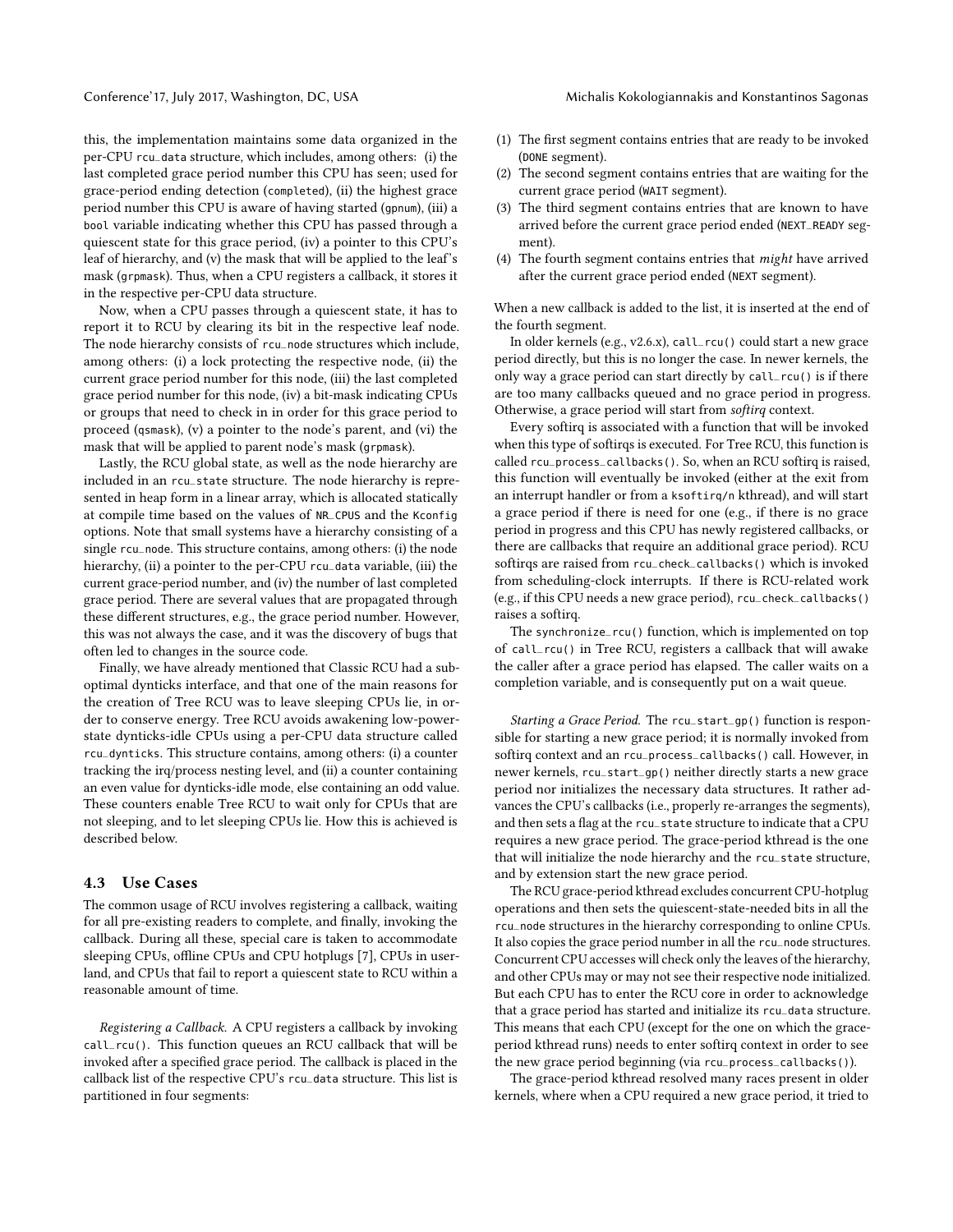Stateless Model Checking of Linux Kernel's Tree RCU Conference' 17, July 2017, Washington, DC, USA

directly initialize the node hierarchy, something that could potentially lead to bugs; see Section [6.](#page-5-0)

Passing Through a Quiescent State. Quiescent states for Tree RCU (RCU-sched) include: (i) context switch, (ii) idle mode (idle loop or dynticks-idle), and (iii) user-mode execution. When a CPU passes through a quiescent state, it updates its rcu\_data structure by invoking rcu\_sched\_qs(). This function is invoked from scheduling-related functions, from rcu\_check\_callbacks(), and from the ksoftirq/n kthreads. However, the fact that a CPU has passed through a quiescent state does not mean that RCU knows about it. Besides, this fact has been recorded in the respective per-CPU rcu\_data structure, and not in the node hierarchy. So, a CPU has to report to RCU that it has passed through a quiescent state, and this will happen —again— from softirq context, via the rcu\_process\_callbacks() function; see below.

Reporting a Quiescent State to RCU. After a CPU has passed through a quiescent state, it has to report it to RCU via the function rcu\_process\_callbacks(), whose duties include:

- Awakening the RCU grace-period kthread (by invoking the rcu\_start\_gp() function), in order to initialize and start a new grace period, if there is need for one.
- Acknowledging that a new grace period has started/ended. Every CPU except for the one on which the RCU grace-period kthread runs has to enter the RCU core and see that a new grace period has started/ended. This is done by invoking rcu\_check\_quiescent\_state(), which in turn invokes the function note\_gp\_changes(). The latter advances this CPU's callbacks and records to the respective rcu\_data structure all the necessary information regarding the grace-period beginning/end.
- Reporting that the current CPU has passed through a quiescent state (via rcu\_report\_qs\_rdp(), which is invoked from rcu\_check\_quiescent\_state()). If the current CPU is the last one to report a quiescent state, the RCU grace-period kthread is awakened once again in order to clean up after the old grace period and propagate the new ->completed value to the rcu\_node structures of the hierarchy.
- Invoking any callbacks whose grace period has ended.

As can be seen, the RCU grace-period kthread is used heavily to coordinate grace-period beginnings and ends. Apart from this, the locks of the nodes in the hierarchy are used to prevent concurrent accesses which might lead to problems.

Entering/Exiting Dynticks-Idle Mode. When a CPU enters dynticksidle mode rcu\_idle\_enter() is invoked. This function decrements a per-CPU nesting variable (dynticks\_nesting) and increments a per-CPU counter (dynticks), both of which are located in the per-CPU rcu\_dynticks structure. The dynticks counter must have an even value when entering dynticks-idle mode. When a CPU exits dynticks-idle mode rcu\_idle\_exit() is invoked, which increments dynticks\_nesting and the dynticks counter (which must now have an odd value).

However, dynticks-idle mode is a quiescent state for Tree RCU. So, the reason these two variables are needed is the fact that they can be sampled by other CPUs so it can be safely determined if a CPU is (or has been, at some point) in a quiescent state for this grace period. The sampling process is performed when a CPU has

not reported a quiescent state for a long time and the grace period needs to end (quiescent state forcing).

Interrupts and Dynticks-Idle Mode. When a CPU enters an interrupt handler, rcu\_irq\_enter() is invoked from irq\_enter(). This function increments the value of dynticks\_nesting and if the prior value was zero (i.e., the CPU was in dynticks-idle mode), also increments the dynticks counter. When a CPU exits an interrupt handler, rcu\_irq\_exit() decrements dynticks\_nesting and if the new value is zero (i.e., the CPU is entering dynticks-idle mode), also increments the dynticks counter. It is self-evident that entering an interrupt handler from dynticks-idle mode means exiting the dynticks-idle mode. Conversely, exiting an interrupt handler might mean entrance into dynticks-idle mode.

Forcing Quiescent States. If not all CPUs have reported a quiescent state and several jiffies have passed, then the grace-period kthread is awakened and will try to force quiescent states on CPUs that have yet to report one. More specifically, the grace-period kthread will invoke rcu\_gp\_fqs(), which works in two phases: in the first phase snapshots of the dynticks counters of all CPUs are collected, in order to credit them with implicit quiescent states. In the second phase, CPUs that have yet to report a quiescent state are scanned again, in order to determine if they have passed through a quiescent state from the moment their snapshots were collected. If there are still CPUs that have not checked in, they are forced into the scheduler in order for them to report a quiescent state to RCU.

### <span id="page-4-0"></span>5 KERNEL ENVIRONMENT MODELING

Let us now present the way we scaffolded a non-preemptible Linuxkernel SMP environment. In order to achieve this, we had to disable some timing-based warnings, and to stub out some primitives used in functions that were not included in our tests (e.g., RCUexpediting related primitives). However, we note that the only changes we made in the source code of Tree RCU involved the replacement of per-CPU variables with arrays; the rest of the source code remains untouched.

### 5.1 CPU, Interrupts and Scheduling

CPU. Since we emulate an SMP system, we need some kind of mutual exclusion between threads running on the same CPU, for each CPU of the system. Thus, we provide an array of locks (namely cpu\_lock), with each array entry corresponding to a CPU. When one of these locks is held, the corresponding thread is running on the respective CPU.

We assume that all CPUs are online, that there are no CPU hotplugs, and that CONFIG\_NO\_HZ\_FULL=n. All CPUs are initially idle, and when a thread wishes to acquire/relase a CPU, it acquires/releases the CPU's lock and exits/enters idle mode (if necessary).

We also needed to emulate per-CPU variables. In the kernel, these variables are created using special compiler/linker directives, along with some preprocessor directives. However, since these variables require significant runtime support, we used arrays to emulate them, with each array entry representing the respective CPU's copy of a per-CPU variable.

Since a thread needs to have knowledge regarding the CPU it runs on, we implemented two macros (set\_cpu() and get\_cpu()),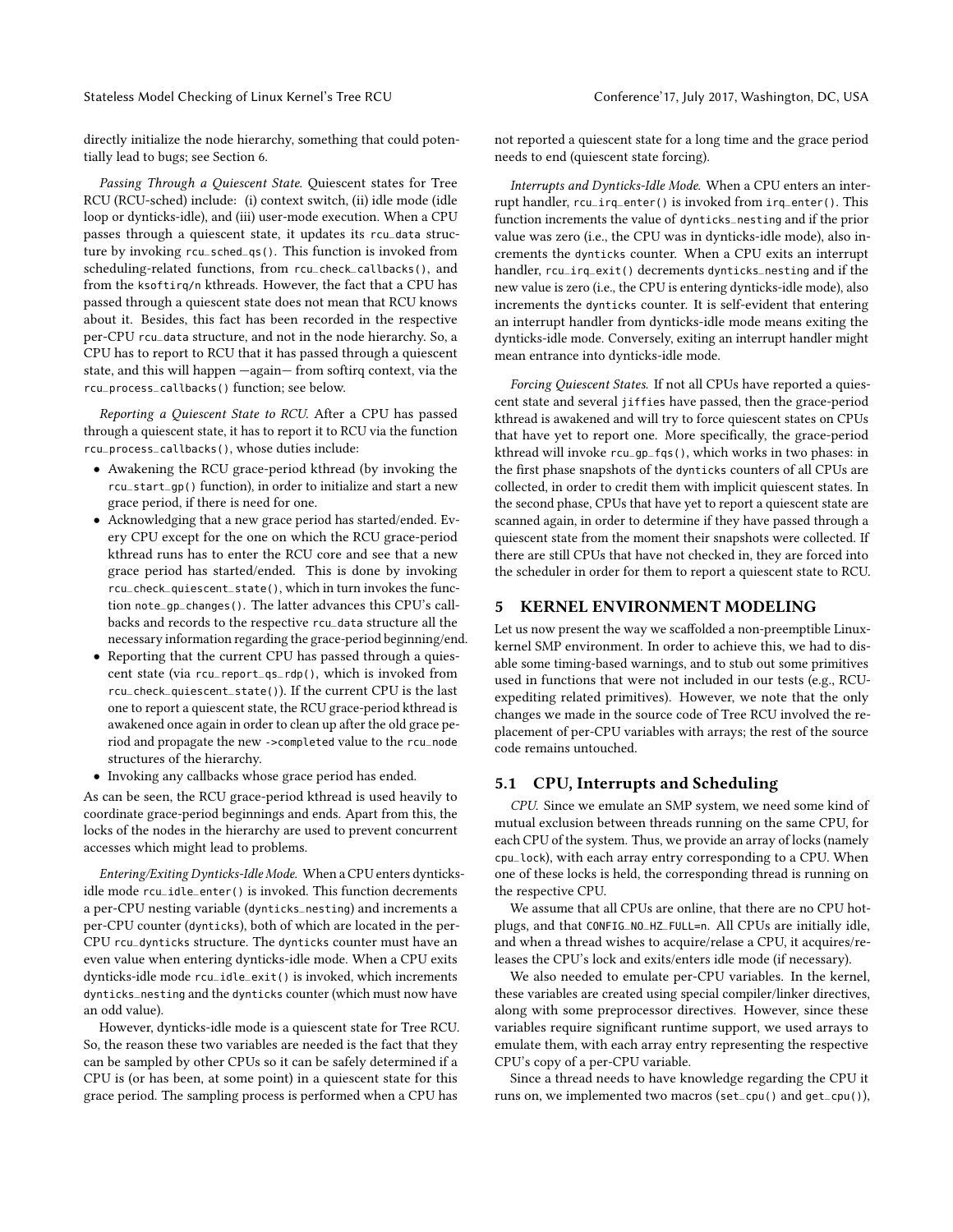which manipulate a thread-local variable indicating the CPU on which a thread runs. The CPU on which a thread runs has to be manually set, via set\_cpu(). The total number of CPUs can be manipulated by setting the -DCONFIG\_NR\_CPUS preprocessor option.

Interrupts and Softirqs. In order to emulate interrupts and softirqs we used an array of locks (irq\_lock), with each lock corresponding to a CPU. An entry's lock must be held across an interrupt handler by the thread servicing the interrupt on the respective CPU. Of course, the CPU's lock must be already held. In a similar manner, when a thread disables interrupts on a CPU, the same lock has to be acquired. Since we are dealing with non-preemptible kernels, this lock is not contended.

We also needed to model scheduling clock interrupts (on which RCU relies heavily) and the function rcu\_check\_callbacks(). But, as mentioned, stateless model checking is performed on deterministic programs, meaning that timing-based actions cannot be included in our tests. However, the exact time an interrupt occurs is not so important; what interests us is the implications a timing interrupt might have at a certain point of a program's execution given a concurrency context. Consequently, our version of the interrupt handler invokes rcu\_check\_callbacks() and then, if an RCU softirq is raised, the rcu\_process\_callbacks() function. Of course, we could have just called the rcu\_process\_callbacks() function, but in the Linux kernel this function is not invoked unconditionally, and we wanted our model to be as precise as possible.

Scheduling. The cond\_resched() function is modeled by having the running thread drop the CPU's lock and then (possibly) reacquire it, but with rcu\_note\_context\_switch() being invoked before releasing the lock of the incoming CPU. A better way to model this function would probably have been to drop the current CPU's lock, acquire the lock of a random CPU, and then check that no assertion is violated for every possible CPU choice. However, doing this requires support for data non-determinism, at least in the form of some suitable built-in (like e.g., VS\_toss(n)). However, Nidhugg currently does not provide such support. This also explains why so far we have not modeled a preemptible kernel's environment. Our tests aim to be CPU-specific and not thread-specific, in the sense that we care about the actions of each CPU (e.g., entering/exiting a critical section or servicing a softirq) and not about the specific threads that perform these actions.

### 5.2 Kernel Definitions

Many kernel definitions were copied directly from the Linux kernel. These include data types like u8, u16, etc., compiler directives like offsetof(), macros like ACCESS\_ONCE(), list data types and functions, memory barriers, as well as various other kernel primitives. On the other hand, many primitives had to be replaced or stubbed; we supplied empty files for #include directives, and provided some other definitions based on some specific Kconfig options. These include CPU-relevant definitions (e.g., NR\_CPUS), RCU-related definitions that are normally configured at compile time (e.g., CONFIG\_RCU\_BOOST), special compiler directives, tracing functions, etc. The BUG\_ON() macro and its relatives (e.g., WARN\_ON()) have been replaced by assert() statements. Note that we only stubbed primitives irrelevant to our tests (e.g., some primitives

related to grace-period expediting), and provided our own definitions for some other primitives in order for them to work with our modeling of the CPUs and interrupts.

All of the definitions we used reside in separate files; these can be copied and reused across multiple kernel versions.

### 5.3 Synchronization Mechanisms

The emulation of the Linux kernel's synchronization mechanisms used in Tree RCU's implementation is as follows:

Atomic Operations. While we copied the atomic\_t data type directly from the Linux kernel, this is not the case for atomic operations like atomic\_read(), atomic\_set(), etc., since their implementation is architecture dependent. In order to emulate those, we used some GCC language extensions [\[12\]](#page-9-18) supported by clang [\[18\]](#page-9-19), the compiler that produces the LLVM IR code that Nidhugg analyzes.

Spinlocks and Mutexes. We used pthread\_mutexes for the emulation of kernel spinlocks and mutexes.

Completions. In order to emulate completion variables, we copied the data type definition directly from the Linux kernel, but we had to model wait queues. Since a thread waiting on a completion is put on a wait queue until some condition is satisfied, we used spin loops in order to emulate wait queues. Nidhugg automatically transforms all spin loops to \_\_VERIFIER\_assume() statements where, if the condition does not hold, the execution blocks indefinitely. Before waiting on a spin loop, the thread drops the corresponding CPU's lock; it will try to re-acquire it after the condition has been satisfied. Since this is a quiescent state for RCU, the function rcu\_note\_context\_switch() (and possibly also the do\_IRQ() function, in order to report a quiescent state to RCU) could have been invoked before the thread released the CPU's lock. However, if the thread waiting on the completion variable is not the only thread running on the specific CPU, this is unnecessary; these functions can be called from other threads running on the same CPU as well.

### <span id="page-5-0"></span>6 INVESTIGATING AN OLDER KERNEL BUG

In Section [4.3](#page-3-0) we mentioned that the grace-period kthread cleans up after grace-period ends. However, in older kernel versions, the RCU grace-period kthread did not exist; when a CPU entered the RCU core or invoked call\_rcu(), it checked for grace-period ends by directly comparing the number of the last completed grace period in the rcu\_state structure with the number of the last completed grace period in the respective rcu\_data structure. In newer kernels, the note\_gp\_changes() function compares the number of the last completed grace period in the respective rcu\_node structure with the number of the last completed grace period in the current rcu\_data structure, while holding the node's lock, that way excluding concurrent operations on this node.

In kernel v2.6.32, commit d09b62dfa336 fixed a synchronization issue exposed by unsynchronized accesses to the ->completed counter in the rcu\_state structure [\[27,](#page-9-20) [28\]](#page-9-21), which caused the advancement of callbacks whose grace period had not yet expired. Below we will create a test case that shows such a situation, but this test case will also demonstrate that the problem is actually deeper: these unsynchronized accesses also lead to too-short grace periods.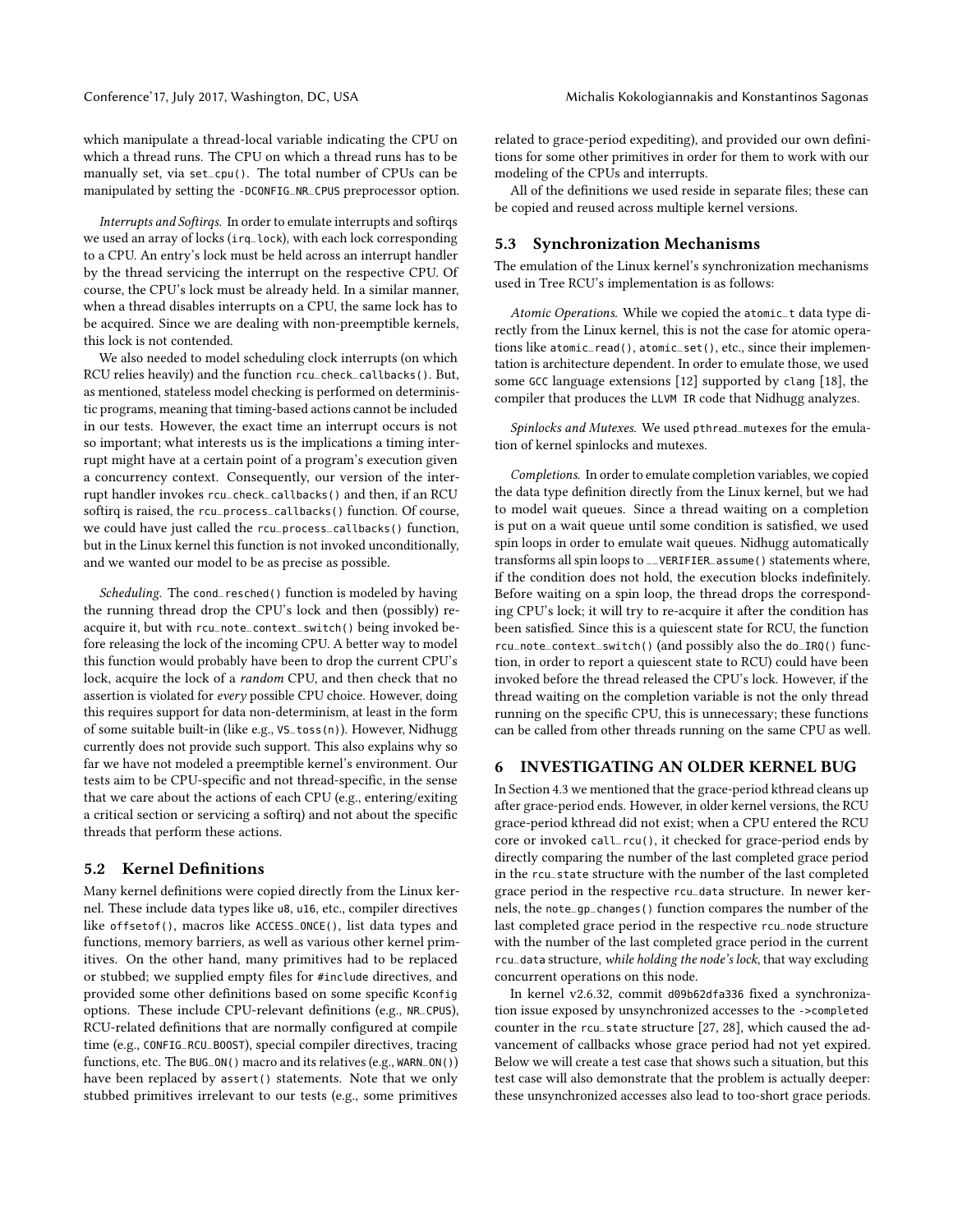#### Stateless Model Checking of Linux Kernel's Tree RCU Conference' 17, July 2017, Washington, DC, USA

<span id="page-6-1"></span>completed\_snap = ACCESS\_ONCE(rsp->completed); /\* outside of lock \*/

/\* Did another grace period end? \*/ **if** (rdp->completed != completed\_snap) { /\* Advance callbacks. No harm if list empty. \*/ rdp->nxttail[RCU\_DONE\_TAIL] = rdp->nxttail[RCU\_WAIT\_TAIL]; rdp->nxttail[RCU\_WAIT\_TAIL] = rdp->nxttail[RCU\_NEXT\_READY\_TAIL]; rdp->nxttail[RCU\_NEXT\_READY\_TAIL] = rdp->nxttail[RCU\_NEXT\_TAIL]; /\* Remember that we saw this grace-period completion. \*/

rdp->completed = completed\_snap;

}

### Figure 3: Snippet of the **rcu\_process\_gp\_end()** function.

We started by looking at the rcu\_process\_gp\_end() function, since the issue was related to it. Figure [3](#page-6-1) shows a relevant portion of its code. As can be seen, the access to the ->completed counter is completely unprotected. So, we injected a BUG\_ON() statement in the if-body to determine if it was possible for a thread to pick up the ->completed value and then use the completed\_snap while the ->completed variable had changed. The answer was affirmative. Our next step was to determine if this could potentially lead to a CPU starting a new grace period without having noticed that the last grace period has ended. Again, an injection of a BUG\_ON() statement, comparing the current grace period's number with the number of the grace period whose completion was noticed by the CPU, showed that this was possible. With these clues, we constructed a simple test which proved that these unsynchronized accesses can lead to too-short grace periods. The test has a reader seeing changes happening before the beginning of a grace period and after the end of the same grace period within a single RCU read-side critical section which, of course, is a violation of the GP guarantee<sup>[2](#page-6-2)</sup>.

Let us end this section with some notes regarding this bug:

- The bug does not rely on interactions with the node hierarchy; it existed in both single-node and multi-level hierarchies. (A slightly different test case with the respective Kconfig options set appropriately would be required for multi-level hierarchies.)
- Nidhugg reports that this bug is not present in kernel v3.0, which means that it was indeed fixed. In v3.0, rcu\_start\_gp() calls \_\_rcu\_process\_gp\_end(), thus guaranteeing that a CPU will see a grace-period ending before a grace-period beginning, something that does not happen in v2.6.32.1. However, the bug was present in previous versions as well, e.g., v2.6.31.1.
- Only two CPUs are required to provoke the bug, and only one of them has to invoke call\_rcu().
- Only one grace period is required to provoke the bug, meaning that it does not rely on CPUs being unaware of grace period ends and beginnings (e.g., when a CPU is in dynticks-idle mode). However, this bug does require some actions to occur during and after the ending of a grace period, meaning that a simple grace-period guarantee test would not have exposed this bug.
- force\_quiescent\_state() is not required to provoke the bug, although frequent calls to this function would expose it more easily in real-life scenarios.
- This bug is not caused by weak memory ordering; the test fails under sequential consistency.
- Nidhugg produced the violating sequence of events in only <sup>0</sup>.56<sup>s</sup> (compilation and Nidhugg transformation time included), and used 30.85MB of memory in total.

#### <span id="page-6-0"></span>7 STATELESS MODEL CHECKING TREE RCU

In this section we will verify the Grace-Period guarantee of Tree RCU for a non-preemptible Linux kernel environment, using the model we created in Section [5.](#page-4-0) We have applied this model to five different Linux kernels (v3.0, v3.19, v4.3, v4.7, and v4.9.6), and we were able to verify that the actual RCU code satisfies the GP guarantee under both SC and TSO, using a litmus test similar to the one in Figure [1.](#page-1-3) The code for both this section and Section [6](#page-5-0) is available at [https://www.github.com/michalis-/rcu.](https://www.github.com/michalis-/rcu)

### <span id="page-6-3"></span>7.1 Test Configuration

Let us first briefly discuss our modeling of the Linux kernel. All our experiments focused on the RCU-sched flavor of Tree RCU.

First of all, we model a system with two cores, represented by two mutexes, respectively. We also have three basic threads: the updater, the reader and the RCU grace-period kthread. The RCUbh grace period kthread is disabled in order to reduce the state space, but it can be re-enabled by setting the -DENABLE\_RCU\_BH preprocessor option. We can assume that the updater and the RCU grace-period kthread run on the same CPU (e.g., CPU0), and that the reader runs on the other CPU (e.g., CPU1). For RCU initialization, the rcu\_init() function is called. Since there are only two CPUs in our modeling, a single-node hierarchy is created. All CPUs start out idle (rcu\_idle\_enter() is called for each CPU), and rcu\_spawn\_gp\_kthread() is called in order to spawn the RCU graceperiod kthread.

Of course, interrupt context needs to be emulated as well. In general, even though we do not care about the exact timing of interrupts, it is the occurrence of an interrupt within a specific context that causes a grace period to advance. Thus, we have sprinkled calls to do\_IRQ() in various points of the test code, which enable the advancement of a grace period. This may not always be the case (i.e. a grace period may not end for some explored executions), but in fact we want to enable both of these scenarios.

### 7.2 Verifying the Grace-Period Guarantee

All experiments have been run on a (low-end) standard desktop: a 64-bit machine with an Intel Core 2 Duo E8400 processor with 2GB of RAM running Debian Linux 3.16.0-4-amd64. After running the test with an unroll value in order for the test to be finite, Nidhugg reports that the test is successful for all five kernel versions. Moreover, despite running on a slow machine, the process is quite fast. As shown on the first row of Table [1,](#page-8-0) the verification of the GP guarantee under SC requires at maximum 30.5 minutes (kernel v4.3). Another set of runs, verifying this guarantee under the TSO memory model does not require considerably more time. Nidhugg tells us that there is no possible thread or memory model interleaving that violates the GP guarantee in Tree RCU's implementation.

But, can we really trust these results? After all, there might be a bug in our scaffolding of the Linux-kernel's environment, or there might be a bug in Nidhugg itself. In order to increase our confidence, we injected a number of bugs similar to ones that have occurred in real systems in production over the years. These bugs were added both in the test and the RCU source code. More specifically, we injected two kinds of bugs:

<span id="page-6-2"></span><sup>&</sup>lt;sup>2</sup>More information about our test case, as well as a sequence of events (produced by Nidhugg) that exposes this bug, are provided in Appendix [A.1.](#page-10-1)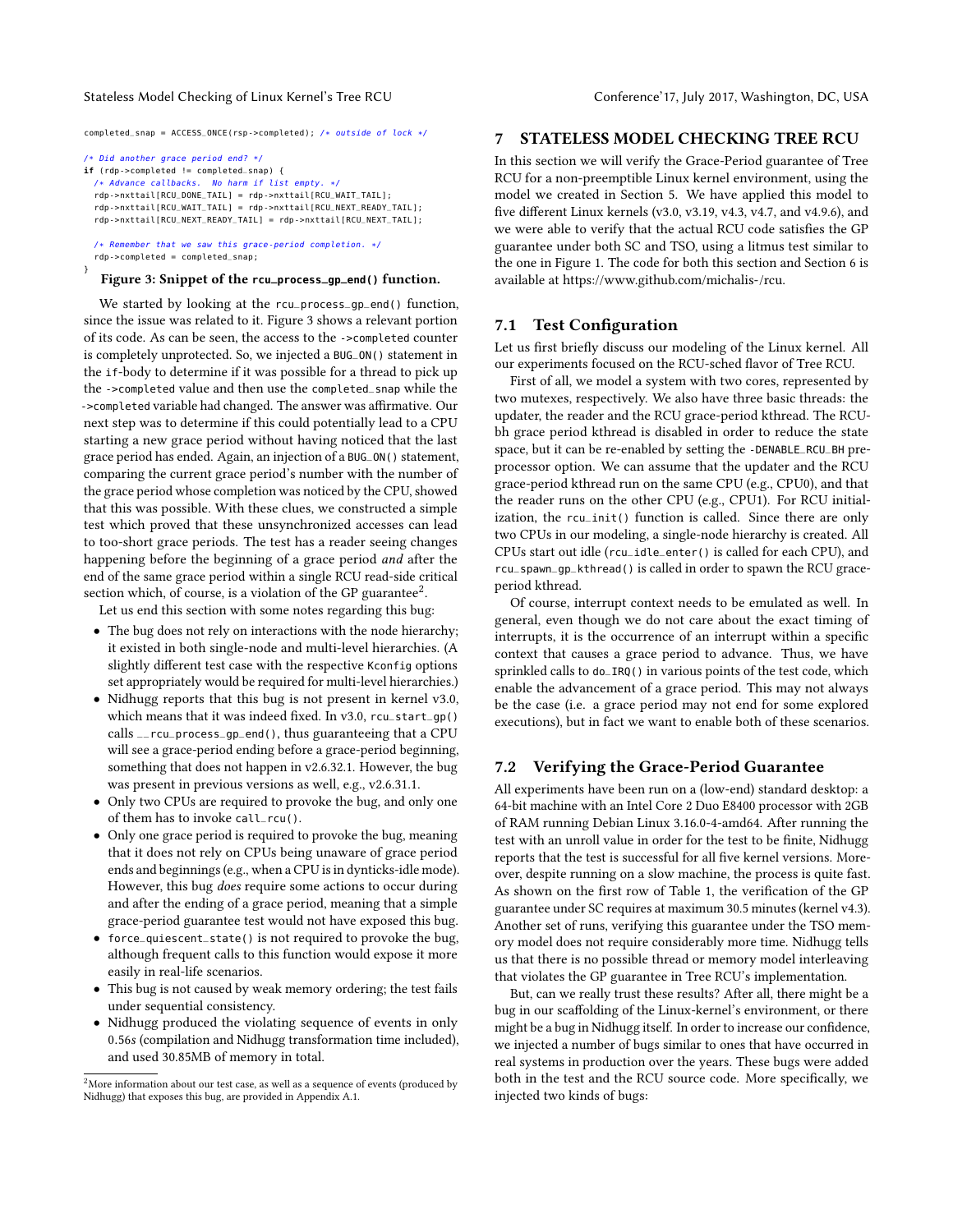- <span id="page-7-0"></span>**-DASSERT\_0**: An assert(0) statement is inserted after synchronize\_rcu(). Obviously, this results in a test failure. What this assertion does, however, is that it shows that the grace period can end, and that there are some explored executions in which it does; i.e., it provides liveness guarantees. We will use this injection in conjunction with some of the next bug injections in order to determine whether the grace period can end or not.
- **-DFORCE\_FAILURE\_1**: This injection forces the reader to pass through and report a quiescent state during its read-side critical section. Of course, this is not permitted and, as expected, results in a failure.
- **-DFORCE\_FAILURE\_2**: A return statement is placed at the beginning of synchronize\_rcu(). Of course, this results in a test failure since the updater does not wait for pre-existing readers to complete their RCU read-side critical sections, and such critical sections are not permitted to span a grace period.
- **-DFORCE\_FAILURE\_3**: This injection makes rcu\_gp\_init() clear the node mask (->qsmask) variables instead of setting them appropriately. The rcu\_gp\_init() function is invoked from the RCU grace-period kthread at the beginning of each grace period in order to initialize it. Obviously, since the ->qsmask variables are cleared from the start of the grace period, the grace period can end immediately. In other words, the grace-period kthread does not wait for pre-existing readers to complete. (This can be considered a more complex variant of injection #2.) As expected, this injection results in a test failure.
- **-DFORCE\_FAILURE\_4**: In this injection the rcu\_gp\_fqs() function is made to clear the ->qsmask variables instead of waiting for the CPUs to clear their respective bits. Of course, in order for rcu\_gp\_fqs() to clear the ->qsmask variables, the respective CPUs (in our case, the reader) have to be in dynticks-idle mode (or the CPU must have passed through a quiescent state at some point, since the respective dynticks counters are sampled). Consequently, in our code, CPU0 calls the rcu\_gp\_fqs() function, and CPU1 enters and exits dynticks-idle mode within its RCU read-side critical section, which enables CPU0 to prematurely end the grace period. This can be considered an even more complex variant of injection #2, and results in a test failure, as expected.
- **-DFORCE\_FAILURE\_5**: This injection makes the function \_\_note\_gp\_changes() clear the bit of the respective node's mask for this CPU (rnp->qsmask &= ∼rdp->grpmask). This function is called when a CPU enters RCU core in order to record the beginnings and ends of grace periods. However, instead of just recording a grace period beginning, \_\_note\_gp\_changes() is now made to also clear the ->qsmask bit, which implies that this CPU reported a quiescent state for the new grace period. This results in test failure.
- **-DFORCE\_FAILURE\_6**: Essentially, what this injection does is delete the if statement checking whether a node's mask is zero and calling rcu\_preempt\_blocked\_readers\_cgp(), in the rcu\_report\_qs\_rnp() function. This if statement just checks whether the bitmask for this node is cleared in order for a node to acquire its parent's lock. In a real kernel, this should result in too short grace periods, since a signal that will prematurely awake the grace-period kthread is sent, if there are multiple CPUs. In our case, however, it does not lead to too-short grace periods since, in our modeling, wake\_up() boils down to a no-op – there is no need to wake up someone who is just spinning. However, if we were dealing with a two-level tree, the caller of rcu\_report\_qs\_rnp() would move up one level and trigger a WARN\_ON\_ONCE() statement that checks whether the child node's bits are cleared. Hence, this test automatically sets the number of CPUs to CONFIG\_RCU\_FANOUT\_LEAF + 1 (i.e. to 17, since the default value of CONFIG\_RCU\_FANOUT\_LEAF is 16 in these kernels). Also, this test requires the use of a higher unroll value because there are some loops that need to be unrolled at least as many times as the number of CPUs used plus one. So, we used an unroll value of 19 for this case.
- **-DLIVENESS\_CHECK\_1**: This eliminates the need for a CPU to pass through a quiescent state by setting rdp->qs\_pending to zero in \_\_note\_gp\_changes(). This function updates the per-CPU rcu\_data structure and, since rdp->qs\_pending is set to zero, there is no need for a CPU to report a quiescent state to RCU, which prevents grace periods from completing. When the injection is used in conjunction with -DASSERT\_0, no execution triggers the assert(0) statement after synchronize\_rcu().
- -DLIVENESS\_CHECK\_2: A return statement is placed at the beginning of the rcu\_sched\_qs() function. In effect, this means that CPUs cannot record their passing through a quiescent state in the respective rcu\_data structures, something that also prevents grace periods from completing. Used in conjunction with -DASSERT\_0 this bug injection also results in no executions triggering the assertion, thus signifying a liveness violation.
- **-DLIVENESS\_CHECK\_3**: A return statement is placed at the beginning of rcu\_report\_qs\_rnp(). This means that CPUs cannot report their passing through a quiescent state to RCU, which in turn means that grace periods cannot complete. This injection also needs to be used together with -DASSERT\_0 to discover the liveness violation.

#### Figure 4: Description of the bug injections we used, identified by the preprocessor option that enables them.

- (1) Bugs that make the grace period too short, thus permitting an RCU read-side critical section to span the grace period.
- (2) Bugs that prevent the grace period from ending.

Both kinds of bug injections represent RCU failures. Injections of the first kind result in a test failure, since the GP guarantee is violated. Injections of the second kind have to be used with an assert(0) statement after synchronize\_rcu(). If this assertion does not trigger for  $any$  execution of the litmus test, then the grace period does not end for any execution, which in turn signifies that a successful —as opposed to a failed— completion of the test is a liveness violation.

Figure [4](#page-7-0) contains information about the bug injections keyed by the define macro that enables each test. For the FORCE\_FAILURE\_6 test, an unroll value of 19 has been used and CONFIG\_NR\_CPUS has been set appropriately, while for all other tests an unroll value of 5 has been used. All tests had the desired outcome, something that increases our confidence in our modeling and the verification result for the GP guarantee of Tree RCU's implementation that we report.

### 7.3 Results and Discussion

In Table [1,](#page-8-0) the "Time" columns represent the total wall-clock time in seconds (compilation and Nidhugg transformation time are included). As can be seen, there is very little overhead when going from SC to TSO, which shows the power of stateless model checking with source DPOR [\[1\]](#page-9-14) and chronological traces [\[2\]](#page-9-4) in this setting. In fact, we show only one "Traces Explored" column for each kernel, since in all tests the total number of explored executions is the same for both SC and TSO. The reason for that is that there are a lot of memory fences in the code of Tree RCU, which prevent store buffer

reorderings from happening. But even if reorderings were possible, all bug injections here do not rely on the employed memory model but instead violate the assertions algorithmically. As expected, since the model checking is stateless, the memory requirements are very low (∼35MB in most cases except for FORCE\_FAILURE\_6 where the memory is increased to ∼105MB due to the higher unroll value).

The most interesting row here is the first one, shown in yellow. Here Nidhugg needs to explore the complete set of traces in order to verify that the GP guarantee does indeed hold for Tree RCU's implementation. In rows with failure injections, exploration stops as soon as the failure is detected. How fast this happens depends on the order in which traces are explored. In some cases failures are detected immediately (in the first traces and in less than two seconds) and in other cases only after many traces have been explored.

It can be observed that the number of explored traces varies between different kernel versions. There are fewer traces explored in v3.0 than in v3.19 and v4.3, due to the absence of the graceperiod kthread in the first; this thread contains infinite loops which generate many races that Nidhugg tries to revert. Note that in v3.0 the -DFORCE\_FAILURE\_3 and -DFORCE\_FAILURE\_5 injections are liveness checks due to the absence of the grace-period kthread. In v4.7, however, the explored traces decrease dramatically due to the removal of a read check in rcu\_report\_qs\_rsp(). This check read a variable which is written by the grace-period kthread, something that generated far too many races. For similar reasons, the explored traces in v4.9.6 are further decreased. However, this does not alter the test results. Overall, it is obvious that irrespective of the kernel's growth in size, Nidhugg provides an efficient and scalable way to test such a big codebase since it only depends on races on shared variables, and not on the general complexity of the source code.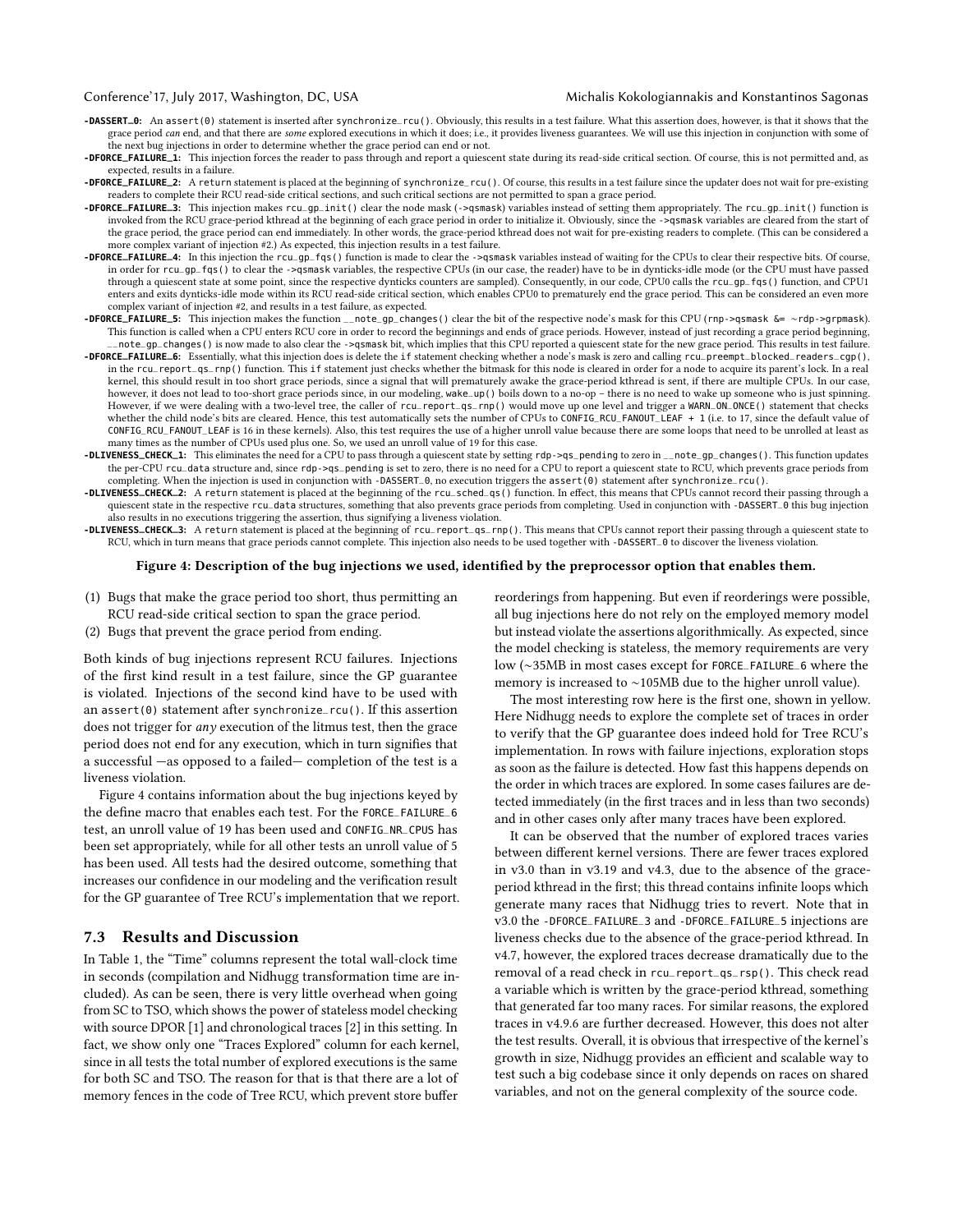Table 1: Results for Tree RCU litmus test on five Linux kernel versions (time in seconds).

<span id="page-8-0"></span>

|                               | v3.0<br>v3.19 |            |          |         | v4.3       |               |         | v4.7    |                |           | v4.9.6 |                |        |            |                |
|-------------------------------|---------------|------------|----------|---------|------------|---------------|---------|---------|----------------|-----------|--------|----------------|--------|------------|----------------|
|                               |               | Time       | Traces   | Time    |            | <b>Traces</b> | Time    |         | Traces         | Time      |        | Traces         | Time   |            | <b>Traces</b>  |
| Preprocessor Options          | SC            | <b>TSO</b> | Explored | SC      | <b>TSO</b> | Explored      | SC      | TSO     | Explored       | <b>SC</b> | TSO    | Explored       | SC     | <b>TSO</b> | Explored       |
|                               | 385.29        | 436.48     | 19398    | 1051.83 | 130.94     | 24760         | 1838.01 | 1841.20 | 28996          | 666.04    | 711.3  | 11076          | 434.34 | 455.47     | 7420           |
| -DASSERT 0                    | 3.41          | 3.75       | 145      | 2.08    | 2.29       | 37            | 2.65    | 3.26    | 29             | 2.94      | 3.20   | 29             | 4.96   | 4.87       | 67             |
| -DFORCE FAILURE 1             | 3.52          | 3.72       | 146      | 2.20    | 2.55       | 41            | 3.32    | 3.50    | 33             | 3.2       | 3.47   | 33             | 4.73   | 5.09       | 71             |
| -DFORCE FAILURE 2             | 0.55          | 0.60       |          | 0.80    | 0.89       | 3             | 1.44    | 1.47    | 3              | 1.39      | 1.48   | 3              | 1.43   | 1.48       |                |
| -DFORCE FAILURE 3             | 48.91         | 47.70      | 2372     | 567.86  | 612.75     | 13264         | 510.40  | 558.21  | 8114           | 515.59    | 558.60 | 8114           | 349.43 | 381.87     | 5733           |
| -DEORCE FATLURE 4             | 2.03          | 2.20       | 84       | 4.40    | 4.97       | 79            | 2.97    | 3.25    | 24             | 4.74      | 5.12   | 43             | 4.82   | 5.37       | 43             |
| -DEORCE FATLURE 5             | 87.27         | 96.62      | 4888     | 1.34    | 1.46       |               | 1.91    | 2.07    | 9              | 2.19      | 2.37   | 9              | 2.34   | 2.54       |                |
| -DFORCE_FAILURE_6             | 1.66          | 1.78       |          | 4.58    | 4.93       | $\sim$        | 7.69    | 7.79    | $\overline{2}$ | 14.50     | 14.58  | $\mathfrak{D}$ | 26.44  | 17.84      | $\mathfrak{D}$ |
| -DLIVENESS_CHECK_1 -DASSERT_0 | 36.22         | 40.93      | 2024     | 15.62   | 17.08      | 608           | 16.84   | 18.31   | 488            | 18.28     | 19.65  | 488            | 22.57  | 19.80      | 272            |
| -DLIVENESS_CHECK_2 -DASSERT_0 | 71.00         | 78.01      | 3888     | 15.52   | 17.09      | 608           | 18.64   | 20.52   | 516            | 20.54     | 22.11  | 516            | 11.93  | 12.73      | 300            |
| -DLIVENESS CHECK 3 -DASSERT 0 | 39.33         | 41.86      | 2184     | 17.70   | 21.26      | 688           | 16.97   | 18.42   | 488            | 18.56     | 20.31  | 488            | 11.61  | 12.69      | 304            |

### 8 SOME LESSONS LEARNED

During the testing process, we learned various lessons that can be divided into two main categories: (i) lessons regarding the construction of the model and the model itself, and (ii) lessons regarding stateless model checking and the state space.

Arguably, the most valuable lesson learned was the way a Linuxkernel model can be constructed. Initially, the way an SMP system should be emulated was not obvious, and the construction of the model had to be precise. Both of these posed two non-trivial challenges; with the kernel occupying more than 15MLOC, the isolation and testing of only the ingredients we cared about was of extreme importance. However, despite the above, we managed to use the source code from the kernel directly, and the constructed model is reusable, which means that we will be able to use it again for further RCU testing.

Of course, confining the state space was not in any way an easy task as well. First of all, as far as the model is concerned, the most important design decision we had to make was the way the interrupts will be modeled. We also tried to emulate interrupts with per-CPU threads invoking the interrupt handler repeatedly, but unfortunately this approach rendered the state space extremely large. Apart from this, plenty of other design choices were made and most of them are described in Section [5.](#page-4-0) As fas as the verification of Tree RCU is concerned, multiple different configurations were tried and did not affect the outcome. We chose the one mentioned at Section [7.1](#page-6-3) because the state space was considerably smaller. The reason for that, although not obvious from the beginning, is that the updater and the grace-period kthread are mutually exclusive and take advantage of each other's context switches. In addition, we could have ignored the RCU grace-period kthread and invoked rcu\_gp\_init() and rcu\_gp\_cleanup() appropriately, in order to further reduce the state space. However, we wanted our model to be as precise as possible, so we did not defer to such approximations.

### 9 RELATED WORK

Previous work on RCU verification includes the expression of RCU's formal semantics in terms of separation logic [\[16\]](#page-9-22) and the verification of user-space RCU in a logic for weak memory [\[32\]](#page-9-23). A virtual architecture to model out-of-order memory accesses and instruction scheduling has been proposed [\[8\]](#page-9-24), and a verification of user-space RCU has been done using the SPIN model checker [\[9\]](#page-9-25). Moreover, researchers at Stony Brook University produced an RCU-aware data race detector [\[10,](#page-9-26) [30\]](#page-9-27). Alglave et al. verified that RCU's actual kernel code preserves data consistency of the object it is protecting [\[4\]](#page-9-28) using CBMC [\[6\]](#page-9-29). Subsequently, McKenney [\[20\]](#page-9-30) verified the Grace-Period guarantee for Tiny RCU (a flavor of RCU for uniprocessor

systems). Finally, mutation testing strategies have been applied to RCU's code [\[3\]](#page-9-31) as well.

Concurrently with our work, Liang et al. used CBMC to verify the Grace-Period guarantee for Tree RCU [\[17\]](#page-9-32). However, compared to the work presented here, their approach has some limitations. First of all, due to CBMC's limited support for lists, their modeling does not include callback handling. This has some implications for verification. The most basic one is that bugs in the callback handling mechanism (e.g., a bug similar to the one we reproduced in Section [6\)](#page-5-0) can not be exposed. Considering the fact that RCU's update side primitives are based on callback handling, this limitation is serious. For example, primitives like call\_rcu() were not included in the tests, and synchronize\_rcu()'s implementation (which, in reality, is based on call\_rcu()) had to be emulated. This in turn means that only the underlying grace period mechanism was modeled, and not the callback mechanism that mediates between that mechanism and synchronize\_rcu(). A second limitation is that the grace-period kthread was not included in the tests. Although in older kernel versions the grace-period kthread did not exist, for newer Linux kernels excluding the kthread from the tests implies alteration of the kernel's operation. In addition, this thread's exclusion means that the way a grace period started and ended also needs to be changed, since the grace-period kthread plays a crucial role in these operations. Finally, the approach of Liang et al. does not include the emulation of dynticks-idle mode. In our approach, the dynticks-idle mode is indeed modeled, and our results show that the basic properties of the dyntick counters do hold.

Despite the simpler modeling and these limitations, CBMC needs more than 11 hours and 34GB of memory in order to claim suc-cessful verification for Tree RCU in kernel v4.3 under TSO [\[17\]](#page-9-32), whereas Nidhugg only needs 30.5 minutes and 102MB of memory. More generally, our results are orders of magnitude better, which we attribute to the different algorithms that the two tools employ.

On the other hand, CBMC's underlying algorithm in principle also handles data non-determinism, something that stateless model checking tools in general (and Nidhugg in particular) do not consider. Still, we do not see how data non-determinism plays any role in the verification of the Grace-Period guarantee of Tree RCU for non-preemptible builds. Some supporting evidence for this claim offers the fact that the bug injections we listed in Section [7](#page-6-0) are a proper superset of those identified by CBMC.<sup>[3](#page-8-1)</sup> Furthermore, because our approach does include callback handling, we were able to reproduce an older, real kernel bug that was caused by premature callback advancements, which could potentially lead to too short grace periods that violate the GP guarantee. As explained, this bug

<span id="page-8-1"></span><sup>&</sup>lt;sup>3</sup>Injections -DFORCE\_FAILURE\_1 and -DFORCE\_FAILURE\_4 are not considered by Liang et al. [\[17\]](#page-9-32); the latter due to not modeling the dynticks-idle mode.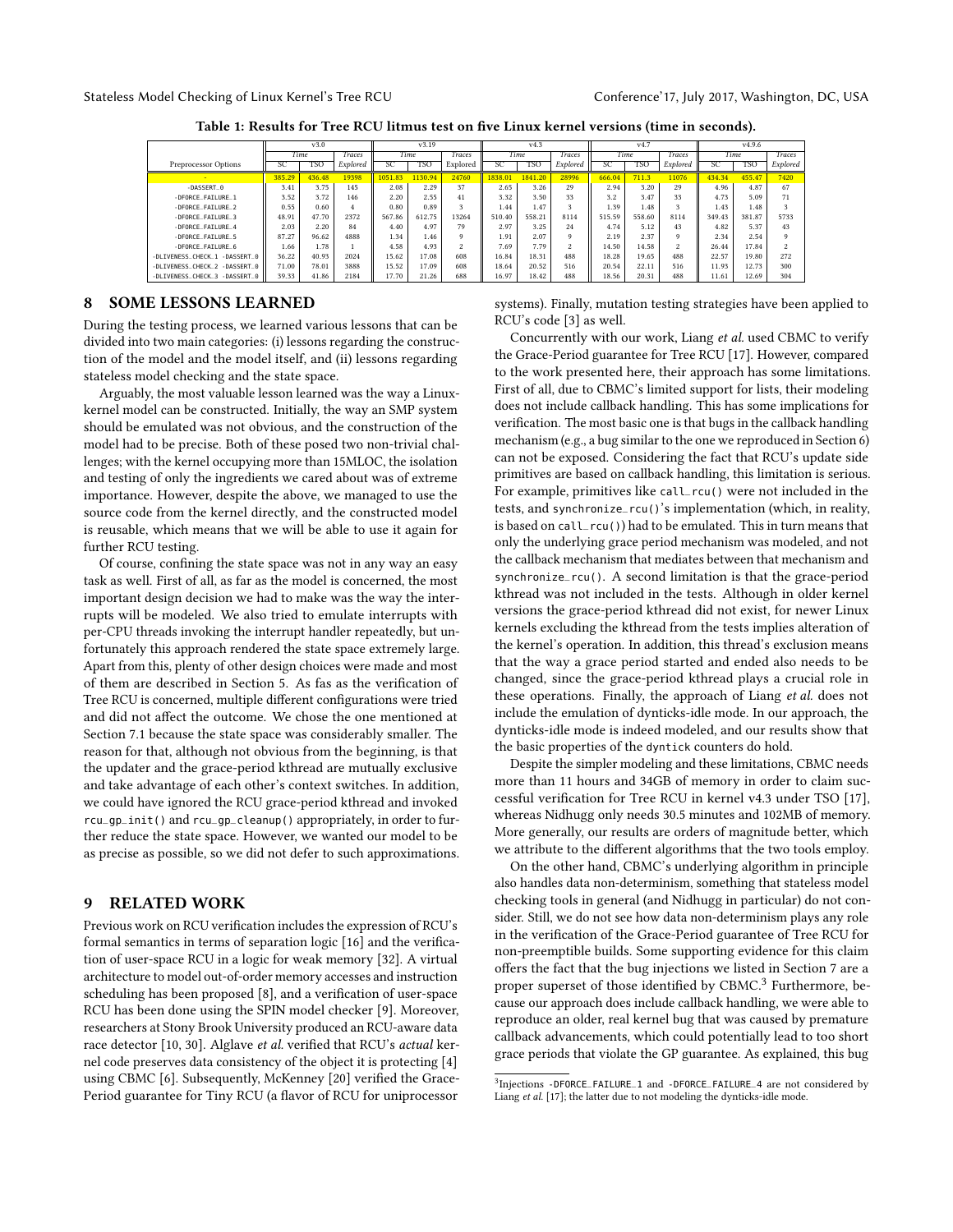can not be reproduced with CBMC, due to CBMC's limited support for lists.

### 10 CONCLUDING REMARKS

We described a way to construct a test suite for the systematic concurrency testing of Linux kernel's RCU mechanism. For this, we emulated a non-preemptible Linux-kernel SMP environment, and managed to verify the most basic guarantee that RCU provides for the main flavor used in the Linux kernel, namely, Tree RCU.

More specifically, using the stateless model checking tool Nidhugg we verified the Grace-Period guarantee for five different kernel versions, under both a sequentially consistent and a TSO memory model. For all our tests we used the source code from the Linux kernel directly, with only a handful of changes, which can be scripted.

To show that our emulation of the kernel's environment is sound and to further strengthen our results, we injected RCU failures in our tests, inspired from real bugs that occurred throughout RCU's deployment in production, and Nidhugg was able to identify them all. Moreover, we demonstrated that a patch that applied a well-defined locking design to a variable in an older kernel [\[28\]](#page-9-21) resolved a much more complex issue that was in effect a bug. We identified and reproduced this bug, providing the exact circumstances under which it occurred. In addition, we tested whether the bug exists in later kernel versions and the answer was negative.

Our work demonstrates that stateless model checking tools like Nidhugg can be used to test real code from today's production systems with large codebases. The small time and memory consumption of our tests, especially considering the size and the dynamic nature of the codebase tested, underlines the strength of our approach. All the above, along with the fact that our model of the kernel's environment was reused across different kernel versions show that stateless model checking tools can be integrated in Linux kernel's regression testing, and that they can produce useful results.

Still, we are not yet at a point where we can claim with certainty that the complete implementation of Tree RCU is bug-free; there may be bugs in components of Tree RCU that are not included in our modeling and our tests. In addition, there are are many other requirements that RCU must meet. Thus, our work could be extended to include more aspects of RCU, and test them under different memory models (e.g., POWER). For example, we could construct tests that include quiescent-state forcing, grace-period expediting and CPU hotplugs. The same applies for the full-dynticks mode which was fully merged in the kernel only relatively recently. Last but not least, the scalability of our results renders the construction of test cases and techniques aiming at the thorough testing of the preemptible Tree RCU extremely interesting as well.

#### REFERENCES

- <span id="page-9-14"></span>[1] P. Abdulla, S. Aronis, B. Jonsson, and K. Sagonas. Optimal dynamic partial order reduction. In Proceedings of the 41st ACM SIGPLAN-SIGACT Symposium on Principles of Programming Languages, pages 373–384, New York, NY, USA, 2014. ACM.
- <span id="page-9-4"></span>[2] P. A. Abdulla, S. Aronis, M. F. Atig, B. Jonsson, C. Leonardsson, and K. Sagonas. Stateless model checking for TSO and PSO. In Tools and Algorithms for the Construction and Analysis of Systems, volume 9035 of LNCS, pages 353–367, New York, NY, USA, 2015. Springer.
- <span id="page-9-31"></span>[3] I. Ahmed, A. Groce, C. Jensen, and P. E. McKenney. How verified is my code? Falsification-driven verification. In Proceedings of the 30th IEEE/ACM International Conference on Automated Software Engineering, pages 737–748, 2015.
- <span id="page-9-28"></span>[4] J. Alglave, D. Kroening, and M. Tautschnig. Partial orders for efficient bounded model checking of concurrent software. In *Computer Aided Verification*, volume 8044 of LNCS, pages 141–157. Springer, 2013.
- <span id="page-9-0"></span>[5] J. Callaham. Google says there are now 1.4 billion active  $\text{http://www.} and \text{roideentral.com/}$ [google-says-there-are-now-14-billion-active-android-devices-worldwide,](http://www.androidcentral.com/google-says-there-are-now-14-billion-active-android-devices-worldwide) Sept. 2015.
- <span id="page-9-29"></span>[6] E. M. Clarke, D. Kroening, and F. Lerda. A tool for checking ANSI-C programs. In Tools and Algorithms for the Construction and Analysis of Systems, volume 2988 of LNCS, pages 168–176. Springer, 2004.
- <span id="page-9-17"></span>[7] Cpu hotplug support in linux(tm) kernel. [https://www.kernel.org/doc/](https://www.kernel.org/doc/Documentation/cpu-hotplug.txt) [Documentation/cpu-hotplug.txt.](https://www.kernel.org/doc/Documentation/cpu-hotplug.txt)
- <span id="page-9-24"></span>[8] M. Desnoyers, P. E. McKenney, and M. R. Dagenais. Multi-core systems modeling for formal verification of parallel algorithms. SIGOPS Oper. Syst. Rev., 47(2):51-65, July 2013.
- <span id="page-9-25"></span>[9] M. Desnoyers, P. E. McKenney, A. S. Stern, M. R. Dagenais, and J. Walpole. Userlevel implementations of Read-Copy Update. IEEE Trans. Parallel Distrib. Syst., 23(2):375–382, Feb. 2012.
- <span id="page-9-26"></span>[10] A. Duggal. Stopping Data Races Using Redflag. PhD thesis, Stony Brook University, 2010.
- <span id="page-9-13"></span>[11] C. Flanagan and P. Godefroid. Dynamic partial-order reduction for model checking software. In Proceedings of the 32nd ACM SIGPLAN-SIGACT Symposium on Principles of Programming Languages, pages 110–121, New York, NY, USA, 2005. ACM.
- <span id="page-9-18"></span>[12] Built-in functions for memory model aware atomic operations. [https://gcc.gnu.](https://gcc.gnu.org/onlinedocs/gcc/_005f_005fatomic-Builtins.html) [org/onlinedocs/gcc/\\_005f\\_005fatomic-Builtins.html.](https://gcc.gnu.org/onlinedocs/gcc/_005f_005fatomic-Builtins.html)
- <span id="page-9-10"></span>[13] P. Godefroid. Partial-Order Methods for the Verification of Concurrent Systems: An Approach to the State-Explosion Problem. PhD thesis, University of Liège, 1996. Also, volume 1032 of LNCS, Springer.
- <span id="page-9-7"></span>[14] P. Godefroid. Model checking for programming languages using VeriSoft. In Proceedings of the 24th ACM SIGPLAN-SIGACT Symposium on Principles of Programming Languages, pages 147–186. ACM, 1997.
- <span id="page-9-8"></span>[15] P. Godefroid. Software model checking: The VeriSoft approach. Formal Methods in System Design, 26(2):77–101, 2005.
- <span id="page-9-22"></span>[16] A. Gotsman, N. Rinetzky, and H. Yang. Verifying concurrent memory reclamation algorithms with Grace. In Programming Languages and Systems, volume 7792 of LNCS, pages 249–269, Berlin, Heidelberg, 2013. Springer.
- <span id="page-9-32"></span>[17] L. Liang, P. E. McKenney, D. Kroening, and T. Melham. Verification of the treebased hierarchical Read-Copy Update in the Linux kernel. CoRR abs/1610.03052, Oct. 2016.
- <span id="page-9-19"></span>[18] LLVM atomic instructions and concurrency guide. [http://llvm.org/docs/Atomics.](http://llvm.org/docs/Atomics.html#libcalls-atomic) [html#libcalls-atomic.](http://llvm.org/docs/Atomics.html#libcalls-atomic)
- <span id="page-9-30"></span><span id="page-9-15"></span>[19] P. E. McKenney. Hierarchical RCU. [http://lwn.net/Articles/305782/,](http://lwn.net/Articles/305782/) Nov. 2008. P. E. McKenney. Verification challenge 4: Tiny RCU. [http://paulmck.livejournal.](http://paulmck.livejournal.com/39343.html) [com/39343.html,](http://paulmck.livejournal.com/39343.html) Mar. 2015.
- <span id="page-9-2"></span>[21] P. E. McKenney and J. D. Slingwine. Read-Copy Update: Using execution history to solve concurrency problems. In Parallel and Distributed Computing and Systems, pages 509–518, Oct. 1998.
- <span id="page-9-3"></span>[22] P. E. McKenney and J. Walpole. What is RCU, fundamentally? [http://lwn.net/](http://lwn.net/Articles/262464/) [Articles/262464/,](http://lwn.net/Articles/262464/) Dec. 2007.
- <span id="page-9-9"></span>[23] M. Musuvathi, S. Qadeer, T. Ball, G. Basler, P. A. Nainar, and I. Neamtiu. Finding and reproducing heisenbugs in concurrent programs. In Proceedings of the 8th USENIX Symposium on Operating Systems Design and Implementation, pages 267–280, Berkeley, CA, USA, 2008. USENIX Association.
- <span id="page-9-16"></span>[24] NO\_HZ: Reducing scheduling-clock ticks. [Documentation/timers/NO\\_HZ.txt.](https://www.kernel.org/doc/Documentation/timers/NO_HZ.txt)
- <span id="page-9-11"></span>[25] D. Peled. All from one, one for all: On model checking using representatives. In Proceedings of the 5th International Conference on Computer Aided Verification, LNCS, pages 409–423, London, UK, UK, 1993. Springer-Verlag.
- <span id="page-9-1"></span>[26] A. Prakash. Linux now runs on 99.6% of top 500 supercomputers. [https://itsfoss.](https://itsfoss.com/linux-99-percent-top-500-supercomputers/) [com/linux-99-percent-top-500-supercomputers/,](https://itsfoss.com/linux-99-percent-top-500-supercomputers/) Nov. 2016.
- <span id="page-9-20"></span>[27] RCU: Clean up locking for ->completed and ->gpnum fields. [https://lkml.org/](https://lkml.org/lkml/2009/10/30/212) [lkml/2009/10/30/212.](https://lkml.org/lkml/2009/10/30/212)
- <span id="page-9-21"></span>[28] RCU: Fix synchronization for rcu\_process\_gp\_end() uses of ->completed counter. [https://lkml.org/lkml/2009/11/4/69.](https://lkml.org/lkml/2009/11/4/69)
- <span id="page-9-6"></span>[29] RCU Linux kernel documentation. [https://www.kernel.org/doc/Documentation/](https://www.kernel.org/doc/Documentation/RCU/) [RCU/.](https://www.kernel.org/doc/Documentation/RCU/)
- <span id="page-9-27"></span>[30] J. Seyster. Runtime Verification of Kernel-Level Concurrency Using Compiler-Based Instrumentation. PhD thesis, Stony Brook University, Dec. 2012.
- <span id="page-9-5"></span>[31] Sparse - a semantic parser for C. [https://sparse.wiki.kernel.org.](https://sparse.wiki.kernel.org)<br>[32] I. Tassarotti, D. Drever, and V. Vafejadis. Verifying Read-Co
- <span id="page-9-23"></span>J. Tassarotti, D. Dreyer, and V. Vafeiadis. Verifying Read-Copy-Update in a logic for weak memory. In Proceedings of the 36th ACM SIGPLAN Conference on Programming Language Design and Implementation, PLDI '15, pages 110–120, New York, NY, USA, 2015. ACM.
- <span id="page-9-12"></span>[33] A. Valmari. Stubborn sets for reduced state space generation. In Proceedings of the 10th International Conference on Applications and Theory of Petri Nets: Advances in Petri Nets 1990, pages 491–515, London, UK, UK, 1991. Springer-Verlag.